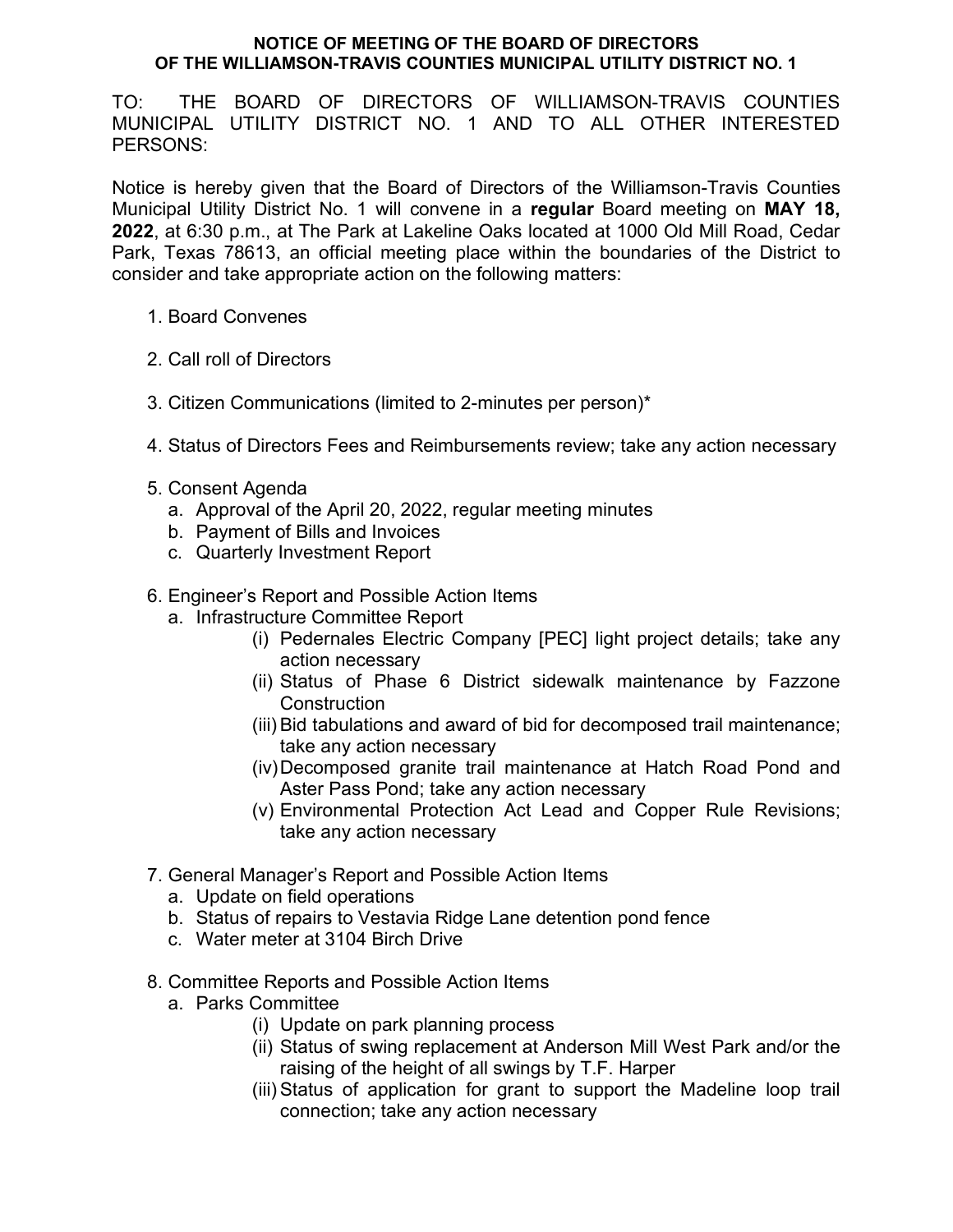## **NOTICE OF MEETING OF THE BOARD OF DIRECTORS OF THE WILLIAMSON-TRAVIS COUNTIES MUNICIPAL UTILITY DISTRICT NO. 1**

- (iv)Texas A&M Community Forestry grant for planting trees in London Lane Pond and tree care workshops; take any action necessary
- b. Information Management Committee
- c. Security Committee
	- (i) Report on possible change in security providers; take any action necessary
- 9. Old Business
	- a. Amendment to the District's Rate Order
	- b. Status of compliance with cybersecurity training requirements; (June 10, 2022)
- 10.New Business
	- a. Draft budget for the fiscal year ending September 30, 2023
	- b. Update on the District's general homestead exemption; take any action necessary
	- c. Public Information Requests; take any action necessary
	- d. Decisions by District Committees; take any action necessary
- 11.Deed Restriction Committee Report
	- a. Restrictive covenant enforcement
		- (i) Status of lawsuit against 3104 Birch Drive for ongoing violations of the District's deed restrictions
		- (ii) Storage of trash cans in the street; take any action necessary
		- (iii) Enforcement of deed violations at the following addresses: 1901 Day Flower Trace; 1812 Old Mill Road; 1323; Mimosa Pass; 1317 Texas Oak; 3403 Sweet Gum; and 1501 Black Cherry; including resolutions regarding same
	- b. Adopt fining system for violations of restrictive covenants
- 12.Attorney's Report
- 13.Next regular meeting date (June 15, 2022)
- 14.Future Agenda Items
- 15.Adjourn

**\*Persons wishing to speak during Citizen Communications must sign up to speak prior to the beginning of the meeting.** Comments on applicable agenda items may be expressed during Citizen Communications only. Pursuant to Tex. Gov't Code § 551.042, the Board of Directors' responses are restricted if a person(s) speaks on a topic not posted on the District's Agenda and the comment does not relate to an item of discussion. The Board of Directors may go into Executive Session, if necessary, pursuant to the applicable section of Subchapter D, Chapter 551, Texas Government Code, of the Texas Open Meetings Act, on any of the above matters. No final action, decision, or vote will be taken on any subject or matter in Executive Session. The District is committed to compliance with the Americans with Disabilities Act.